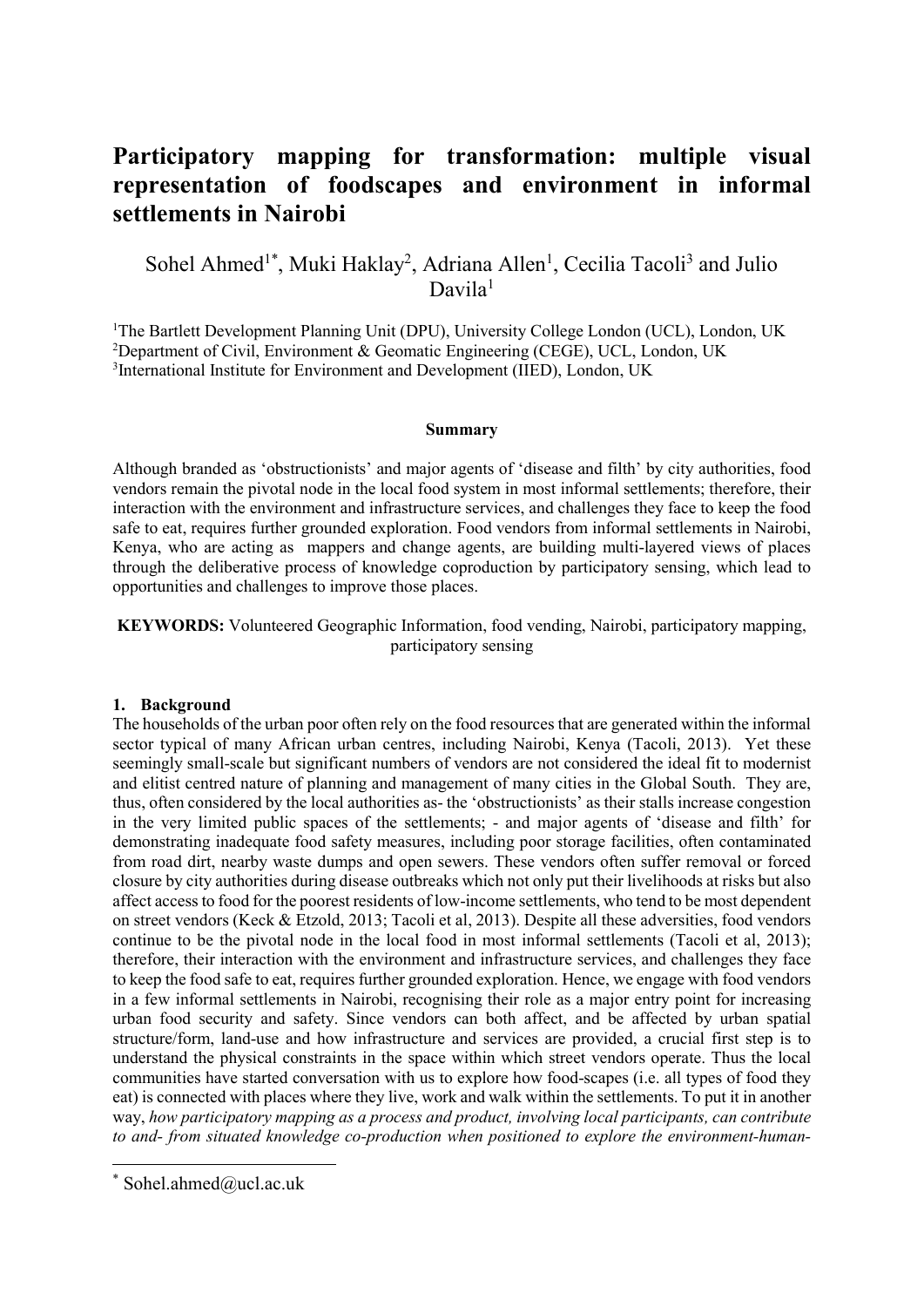*food nexus?* This had opened up the need for multiple layers of data that are required for positioning 'multiple ways of knowing' the community food-scapes and their relation with the environment; on one hand, to capture the differential conditions within the settlements where people live, buy their food, and eat the food while walking ('snack foods') is very much part of their main meal as put by one of the participants-

"The way we eat in informal settlements has changed over time; this is because we lack adequate cooking spaces in our shanties and more so we are prone to fire outbreaks. This is why we prefer ready cooked food."

-and on the other, to capture social construct and narratives around food-scapes that are unique to these informal settlements. The community realised that they need access to more innovative tools to be included to the existing repertoire of mapping and knowledge producing tools.

### **2. Bridging citizen science and Participatory GIS: multi-layered visual representation practices**

Use of GIS for data creation, analysis and dissemination of information has becoming ubiquitous across various disciplines because of its ability to bring more life to data by embedding it to a location/place/space, which also allow wider flexibility of visualisation in the policy making areas for multiple disciplines (Sieber, 2006). But since its journey in the 1980s , it primarily stayed as a tool for surveillance, control and authority – an expert power in the hands of a few advantaged- a very elitist and positivist tool and technique critiqued by many in the 1990s (Sieber, 2006; Cope and Elwood, 2009). To make the spatial platform more open to public, Public Participation GIS (PPGIS) evolved in the North primarily, which in the late-1990s transformed to give voice to marginalised communities in the Global South and evolved as Participatory GIS (PGIS) – a merger between participatory Learning and Action (PLA) and GIS, alternatively put 'community GIS/mapping' or 'GIS-in-practice' (Corbett et al, 2006).

Participatory GIS (PGIS) involves a collaborative process of using geospatial technologies in collecting and storing spatial data to have diverse perceptions and realities of space and place which includes collaborative collection of 'field data' that includes spatial data, and non-spatial qualitative data – e.g. community narratives representing local knowledge that is initiated and directed by the participants in the participatory development process of the Global South (Rambaldi, 2005, 2004, 2006). PGIS gave rise to a community of 'Grassroot GIS users'2 , promoting GIS and mapping practices that can situate and navigate the local initiative and knowledge for diverse reasons but for priorities important to the local community. Along with many other examples to PGIS and community mapping (e.g. Livengood & Kunte,2012;Corbett et al., 2006; Makau et al., 2012 ), the Federation of the Kenyan Urban Poor (Muungano wa Wanavijiji) has already engaged in PGIS tools for enumerating and mapping urban informal settlements in Kenya (Kerenja, 2010).

We are using PGIS for mapping the issues that the community identified are supported by local and external experts and analysts in a collaborative way for collecting and analysing the data. We also adopt innovative way of multiple representation of places (as illustrated in Fig 1 and described below) by bridging citizen science<sup>3</sup> tools (mobile apps and balloon mapping) with PGIS tools to create appropriate community data and knowledge platform that ensemble all partial and situated knowledge through 'multi-layered way of knowing' in inclusive and empowering manner. Such –'representational flexibility inherent in existing forms of the technology, creatively mixing and shifting representations, epistemologies, and signification strategies'(Elwood, 2009, p60).

Cognitive ability of the community participants are used whenever possible to harness and situate local knowledge. For instance, community view on issues on food-scapes and environment are captured

 <sup>2</sup> Refers to the kinds of individuals and organisations that tend to be involved in PGIS initiatives: smaller NGOS, activist groups, community organisations' (Elwood, 2009, p.59).

<sup>&</sup>lt;sup>3</sup> ---' scientific activities in which non-professional scientists voluntarily participate in data collection, analysis and dissemination of a scientific project' (Cohn 2008; Silvertown 2009 in Haklay, 2013)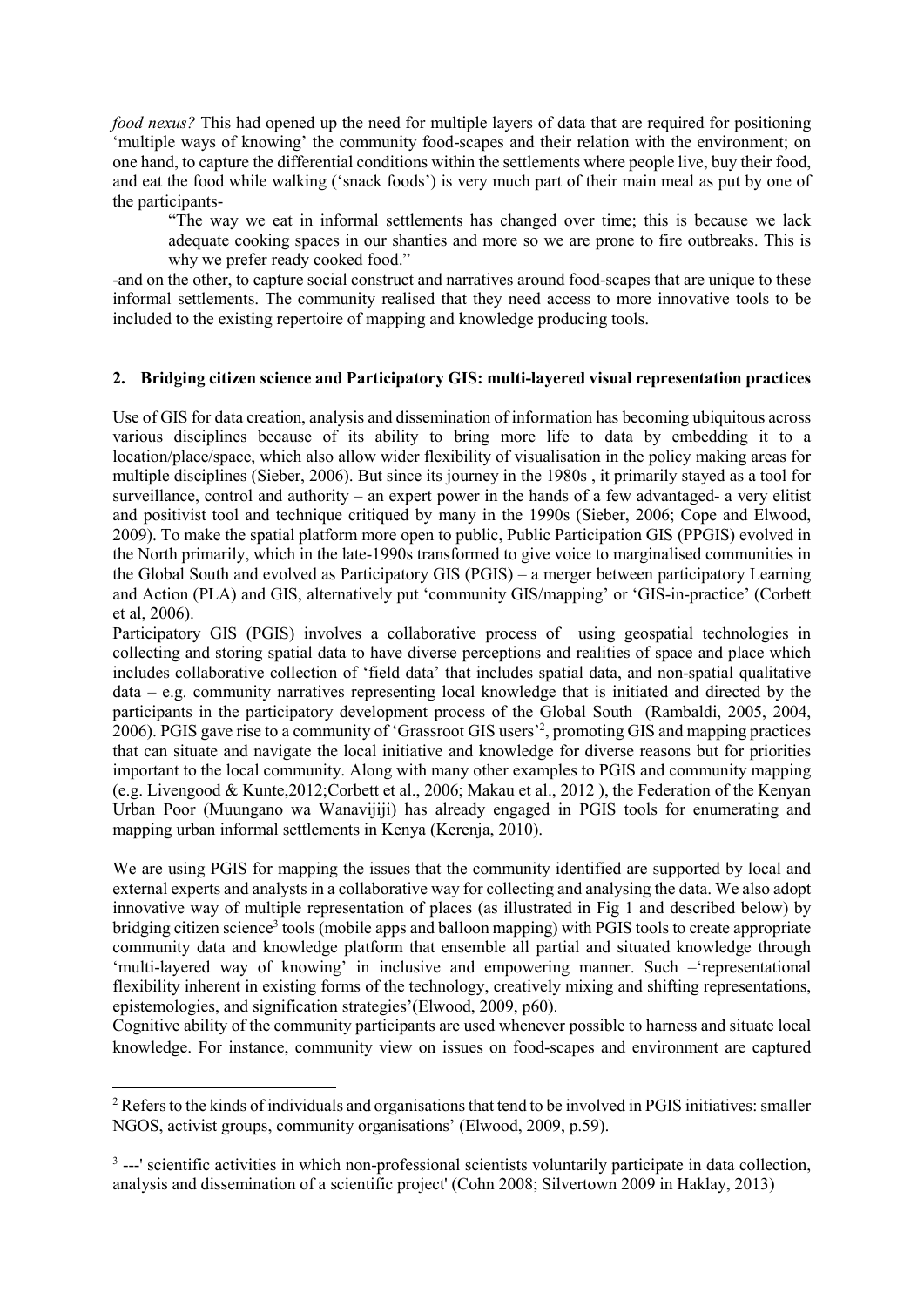through narratives but cognitive mapping tools using satellite images and paper maps are gleaning local spatial knowledge from the community and helping them to identify locations that require mapping (on food and environment) on the ground. At this stage, the community is also using 'participatory sensing' techniques (Haklay 2013) that are now readily available in smartphones; The GPS and camera abilities are used of the mobile location-aware devices for mapping food vending types, in addition to general demographics of the vendors (age, sex), locations and food safety measures observed to have a rapid scan of food consumption sites in public spaces within the settlements as this is the predominant mode of consumption within such settlements in Nairobi, previously identified by Tacoli et al. 2013 and later confirmed by this study in community discussions. They are also using external sensors like balloon mapping tools (for more information on the technique, see publiclab.org) for generating cheaper DIY high resolution community aerial photos that provide different and unique bird-eye visual representations of the community, particularly having scalar view of environmental hazards (open sewerage lines, dumping sites, and so one), and also helps to update local base mapping and enumeration activities. Cognitive ability of the community participants are also being used to stich the images to have settlement-wide images (Figure 1) and also to have a purview of scale of environmental problem they are facing.



**Figure 1** visual representation of the same village captured through balloon mapping

We argue that the raison d'être behind such multi-representations are helping the community to frame and reframe the community narratives to situate to 'representational practices' (as coined by Elwood, 2009, p61) that are navigating and shifting to new priorities while also challenging existing meaning and identities embedded in those spaces. For example, the Federation has developed local base maps (as Mathare Zonal Plan<sup>4</sup>) highlighting inadequate infrastructure provision and thus showcasing and advocating the need for resource allocation with explicit pointers to areas that require more attention within this settlements; As food came to the fore of their agenda, the representation spaces and practices started to take shape around it which actually culminated in the study that this paper is referring to – food-environment-human interface (fig 2).

 <sup>4</sup> http://www.mustkenya.or.ke/index.php/settlement-zonal-plans/mathare-zonal-plan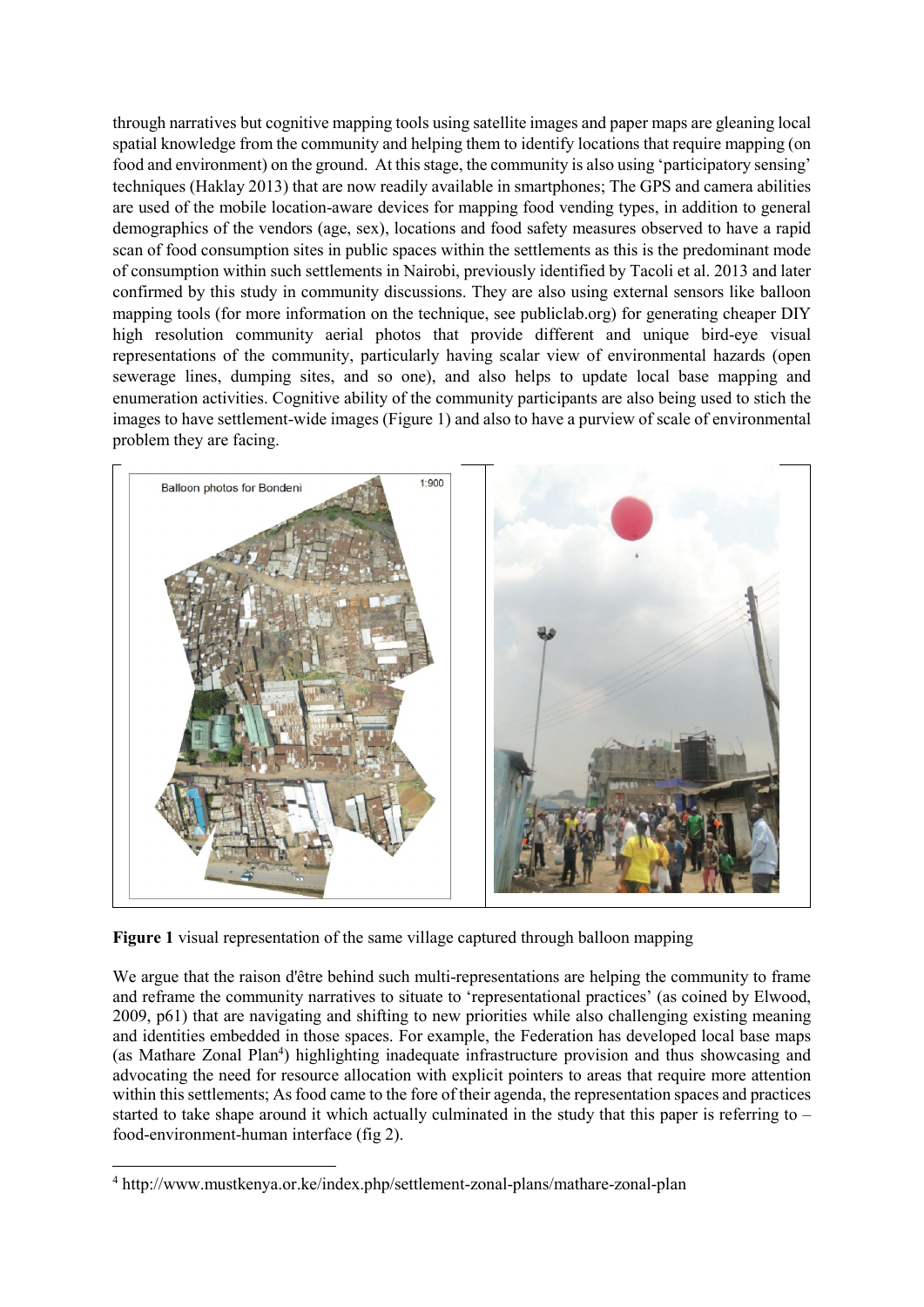

**Figure 2** Food-environment-human interface for the village, Bondeni in Mathere



1:5,000 MATHARE FOOD TYPES AND INFRASTRUCTURE MAP1

**Figure 3**: Illustration of how food and infrastructure are interacting

We also argue that such fixed production of places through maps are 'travelling' as their causes are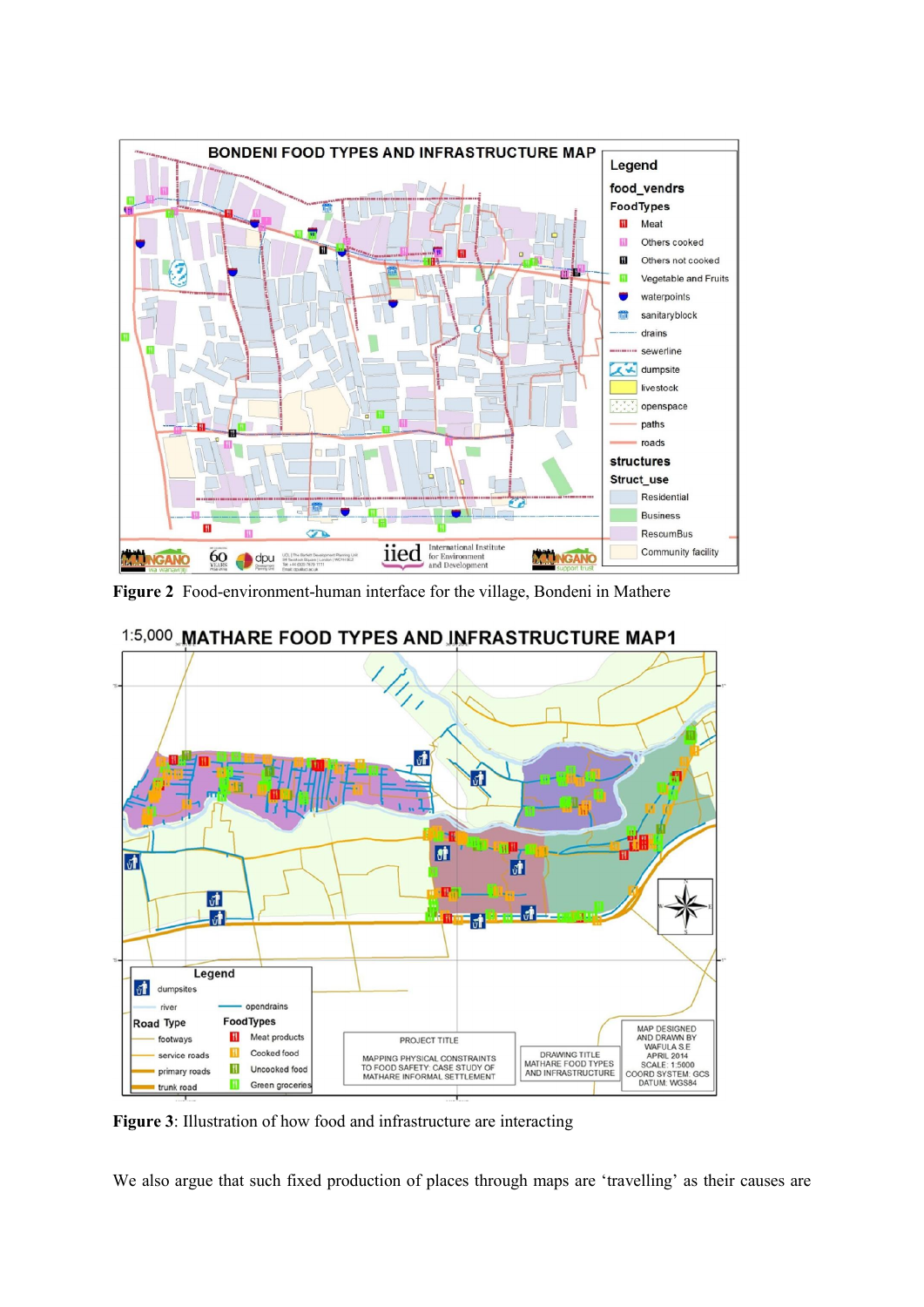changing .Using 'expert power'5 of GIS with other powerful visual representations like those from the ground and from the air linked to maps can only make the claim firmer.

#### **3. Conclusion: knowledge that leads to action**

Bridging Participatory GIS with citizen science tools such as food mapping with mobile apps and capturing high resolution community top-view with Balloon mapping with conventional GIS functionalities is allowing the community to have a deeper contextualisation than simple digital cartography cannot afford, and is also acting as a knowledge building tool, platform that empowers community. Using the narratives coming from community discussions are being translated into planning for immediate and future location-specific and settlement-wide interventions- e.g. settlementwide awareness building by showcasing these multiple forms of visual representations ; with such multilayers synoptic geographic overviews of settlements, communities/neighbourhoods are identifying hazardous areas in relation to food spaces and infrastructure provisions (road networks, water and sanitation provisions etc.) e.g. inadequate solid waste collection fosters food contamination(fig. 3), which is allowing the community to prioritise areas for clean-up and putting their priorities forward to local authorities. There are signs that this study is gathering quite a momentum as the community managed to get in touch with the Nairobi County Government with the preliminary findings which helped them to initiate Public-Private (PP) based solid waste collection effort as well as opportunity to consult the findings in a Parliamentary Committee. In other settlements in Nairobi, the communities are also forming food vendors association (FVA) like the one in Mathere which can make a big difference and can help in making the impact of the project sustained for longer.

#### **4. References**

Corbett, J., Rambaldi, G., Kyem, P., Weiner, D., Olson, R., Muchemi, J., & Chambers, R. (2006). Overview: mapping for change–the emergence of a new practice. *Participatory learning and action*, *54*(1), 13-19.

Livengood, A., & Kunte, K. (2012). Enabling participatory planning with GIS: a case study of settlement mapping in Cuttack, India. *Environment and Urbanization*, *24*(1), 77-97.

Makau, J., Dobson, S., & Samia, E. (2012). The five-city enumeration: the role of participatory enumerations in developing community capacity and partnerships with government in Uganda. *Environment and Urbanization*, *24*(1), 31-46.

Karanja, I. (2010). An enumeration and mapping of informal settlements in Kisumu, Kenya, implemented by their inhabitants. *Environment and Urbanization*, *22*(1), 217-239.

.Sieber, R. (2006). Public Participation Geographic Information Systems: A Literature Review and Framework, Annals of the Association of American Geographers, 96:3, 491-507.

Elwood, S. (2009). Multiple representations, significations, and epistemologies in community-based GIS. *Qualitative GIS: a mixed methods approach. London: Sage Publications*, 57-74.

Sarah Elwood (2006). Negotiating Knowledge Production: The Everyday Inclusions, Exclusions, and Contradictions of Participatory GIS Research , The Professional Geographer, 58:2, 197-208.

Haklay, M. (2013). Citizen science and volunteered geographic information: Overview and typology of participation. In *Crowdsourcing Geographic Knowledge* (pp. 105-122). Springer Netherlands.

Tacoli, C, Thanh, H., Owusu,M. Kigen, L. and Padgham, J. (2013). The role of local government in

<sup>&</sup>lt;sup>5</sup> As other actors, particularly public and local government actors, usually treat 'GIS-based data and maps as accurate representation of local conditions', and take it more seriously as 'expert or legitimate portrayal on the ground'(Elwood, 2009, p.70).